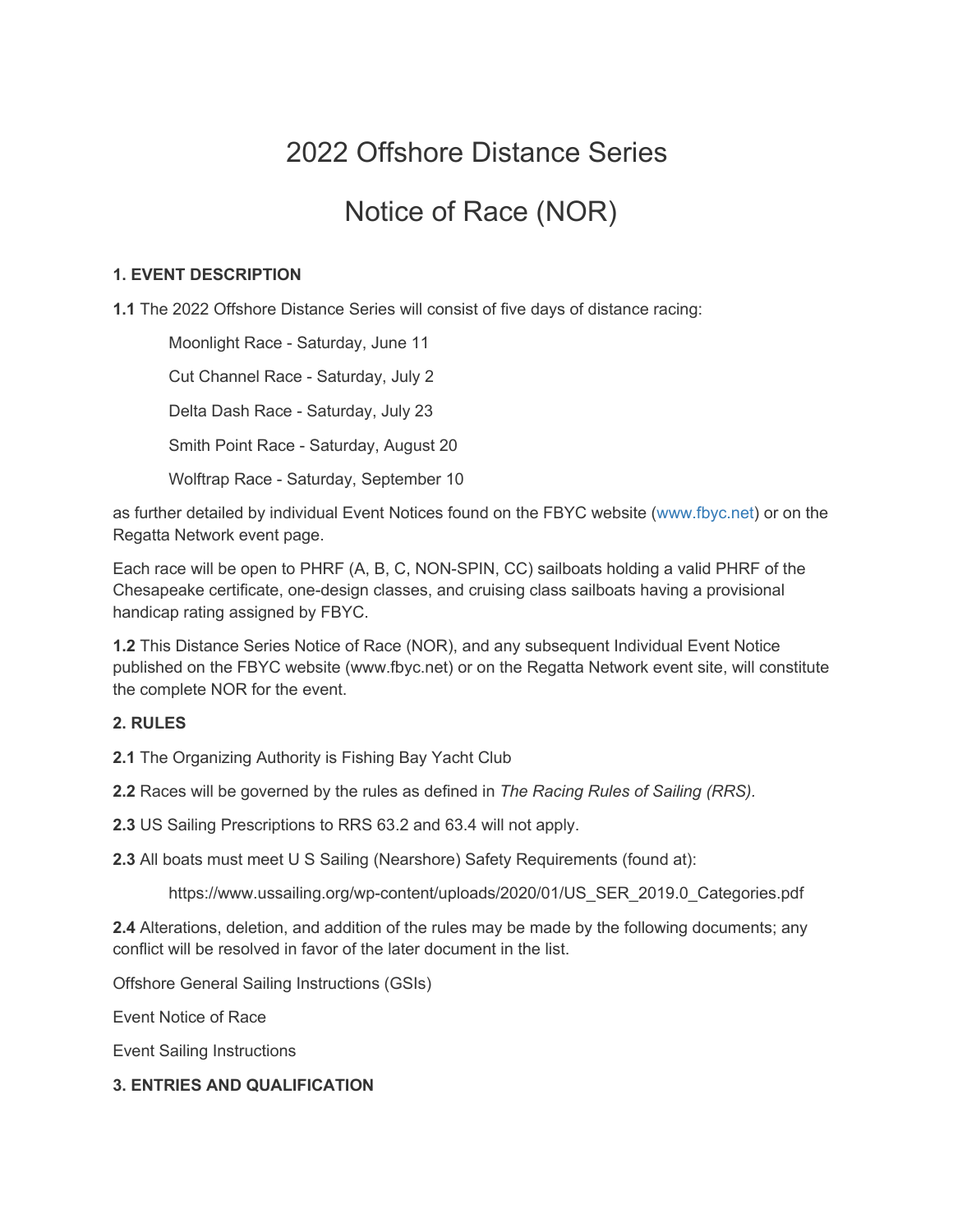**3.1** Sailboats shall comply with US Sailing "Safety Equipment Requirements" (SER) - "Nearshore" category.

**3.1.1** For **Distance Series Events** the additional SER requirements below will be required regardless of class rules:

SER 2.3.1, Head or fitted bucket

SER 2.4.1, Lifelines

SER 2.5.1, Bilge Pump

SER 2.7.2, Propulsion (4 hour min)

SER 3.2.1, Jacklines

SER 3.7.1, Life sling

SER 3.14, GPS

SER 3.15, GPS with electronic MOB

SER 3.2, Paper chart back-up

SER 3.22, Wood plugs

SER 3.24.1, Searchlight

SER 3.26, Radar reflector

SER 3.27.1, Two buckets with lanyards

SER 3.32, Cockpit knife

SER 3.35, No aloft halyards

SER 3.36, Boom support

**3.2 Qualification**. Races are open to PHRF Handicap (PHRF SPIN and NON-SPIN), One Design class boats with at least three participants, as well as any Cruising Class boats.

**3.3** A competitor who will not have reached his/her 19th birthday by December 31 of the current year may race as a Junior.

**3.4 Registration**. A completed entry on the corresponding Regatta Network event site, prior to the start of the first race of the event, is required for each event. If the event is part of a larger series, the yacht will be entered and scored for the entire series. A boat may not enter in more than one class in a start sequence. It is the sole responsibility of the entrant to see that the completed online registration is submitted no later than the start of the event's first race, or by the deadline specified in the Event Notice.

**3.5 Ratings**: A boat entered in a CBYRA sanctioned Handicap Division class shall have a valid rating or measurement certificate on file with the appropriate CBYRA organization. PHRF entries shall also conform fully to the requirements described on the Entry Form under Class Information, unless otherwise stipulated in the Event Notice for a particular race or series. The General or Event